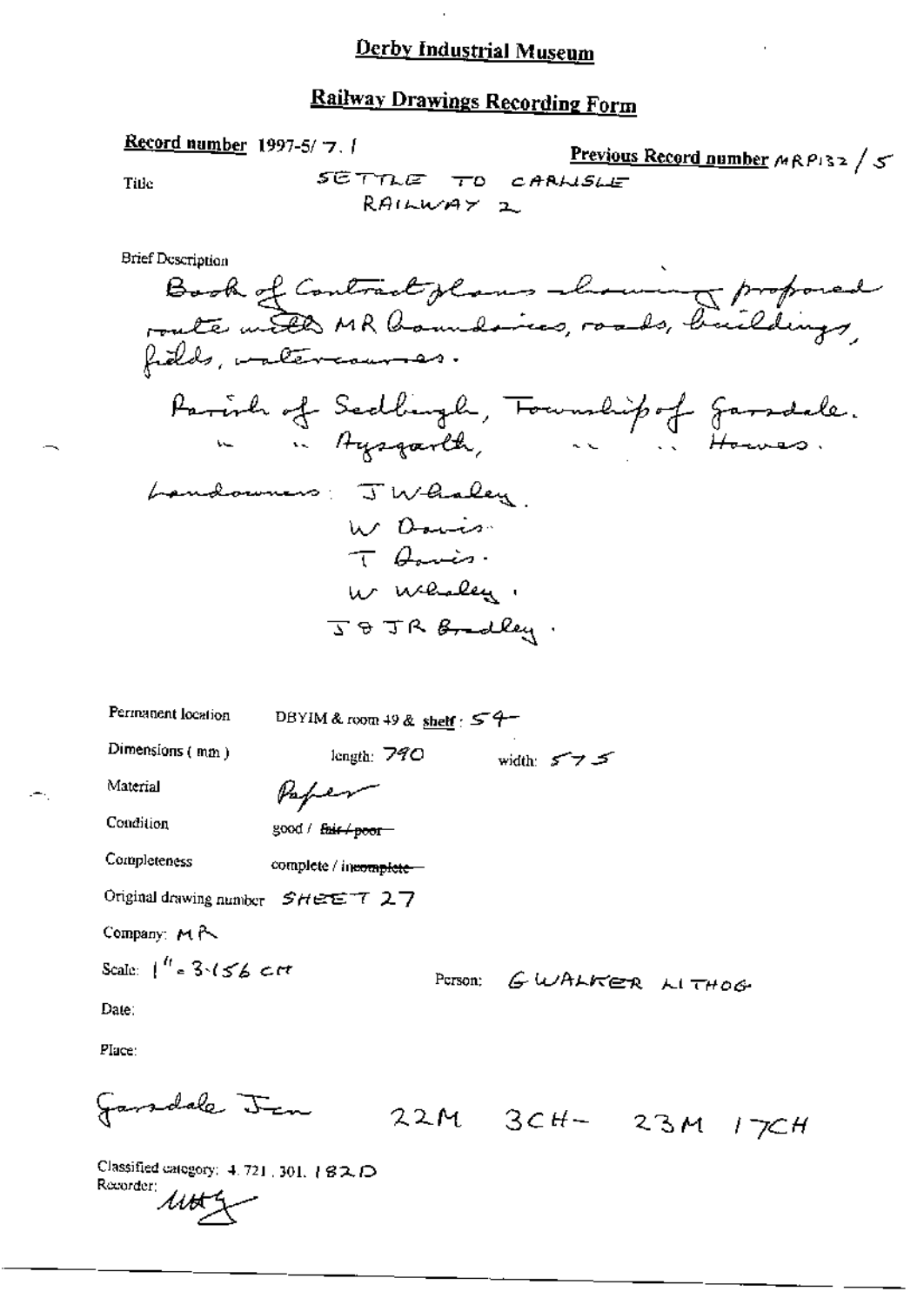Record number 1997-5/7.2 Previous Record number MRPISZ / 5 SETTLE TO CARNSLE Tide RAILWAY 2 **Brief Description** Book of Contract glans alouning proposed<br>route with MR laundaires, roads, buildings,<br>fields, walercourses. Parish of Ayegarth, Foundity of Hawes. Londonners: R Smith. THewetnon. WBradley. TClassly. Reo G Rybus. Permanent location DBYIM & room 49 & shelf : 54 Dimensions (mm) width:  $5 - 7$   $5$ length:  $740$ Material Paper Condition good / fair / poor Completeness complete / incomplete -Original drawing number SHEET 28 Company: MR Scale:  $1'' - 3.156$  cm Person: GWALKER LITHOG Date:  $Place:$ Shallach Hill 23M 17CH- 24M 26CH Tunnel.

Classified category:  $4.721$ , 301, 182. $\Box$ Recorder:  $40 + 2$ 

. —.,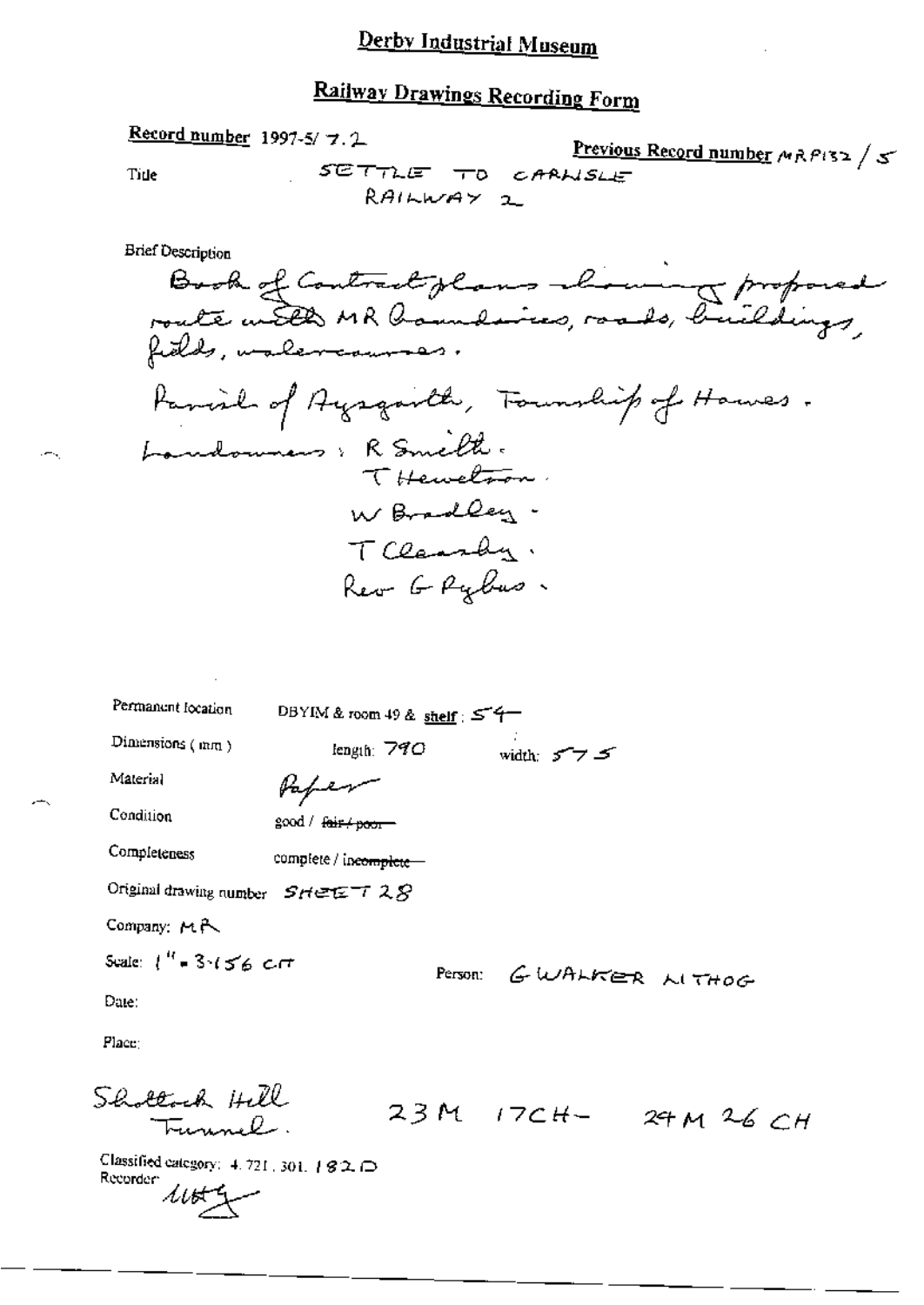SETTLE TO CARLISLE

Previous Record number MRP132 /5

RAILWAY 2 **Brief Description** Book of Contract glans showing proposed<br>route with MR boundaires, roads, buildings,<br>fields, walercourses. Landowners: THewelton, Sirk Trufton. Eleanor Show. TCDomba. Permanent location DBYIM & room 49 & shelf :  $54$ Dimensions (mm) width: 5735 length:  $790$ Material Paper Condition good / <del>fair/ poor -</del> Completeness complete / incomplete-Onginal drawing number  $S$ HEET29 Company:  $M \rightarrow \infty$ Scale:  $1''$  = 3-156 cm Person: GWALKER LITHOG Date:

Place:

Aisfill

24M 26CH- 25M 36CH

Classified category:  $4.721, 301, 182, 0$ Recorder:  $445 -$ 

Record number 1997-5/ 7.3

Title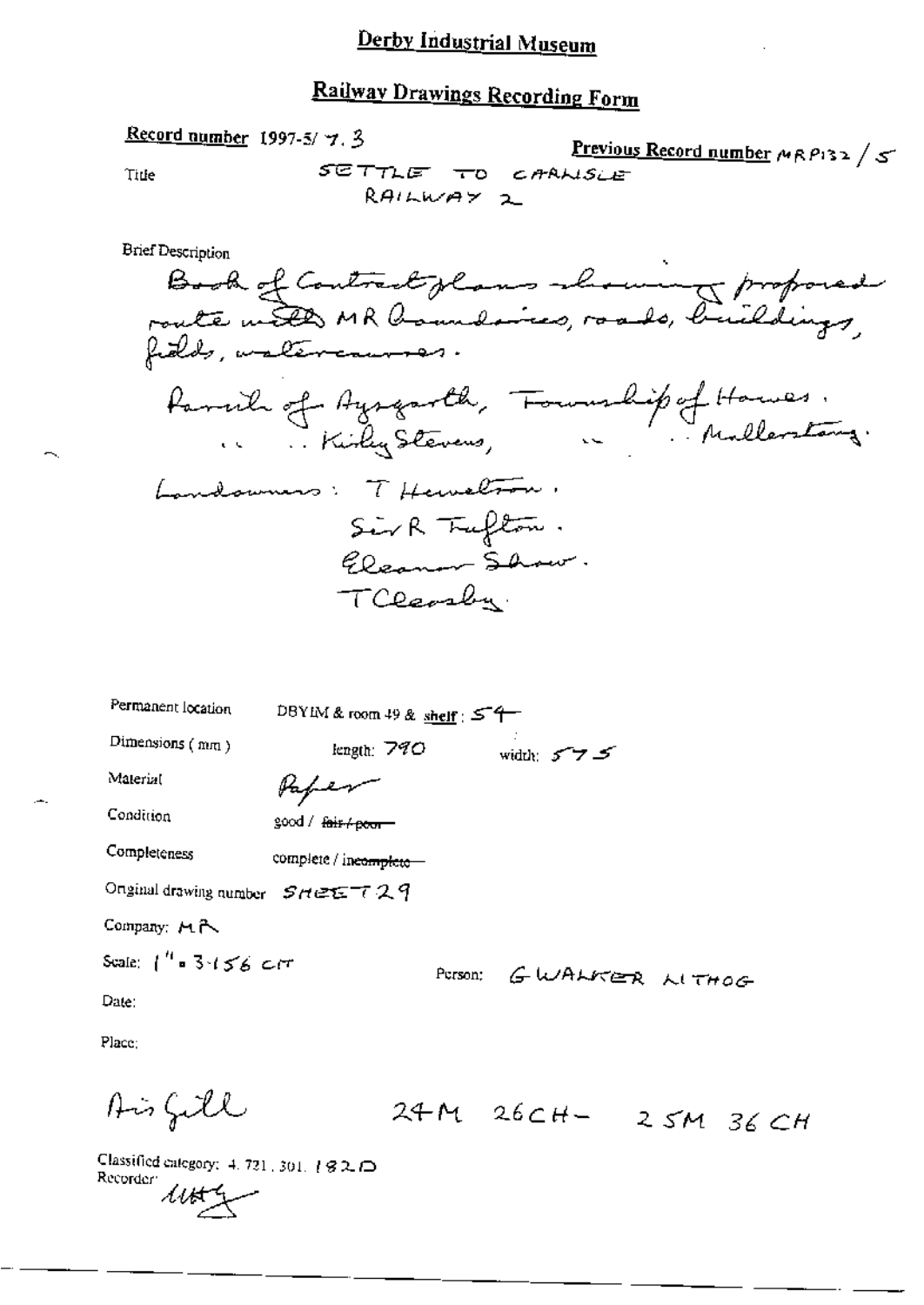# Railway Drawings Recording Form

# Record number 1997-5/7.4

Previous Record number MRP132 / 5 SETTLE TO CARLISLE

Title

RAILWAY 2

**Brief Description** 

| Permanent location               | DBYIM & room 49 & shelf; $57$ |         |                    |  |
|----------------------------------|-------------------------------|---------|--------------------|--|
| Dimensions (mm)                  | length: $770$                 |         | width: $5 - 7$ $5$ |  |
| Material                         | Hapen                         |         |                    |  |
| Condition                        | good / fair / poor-           |         |                    |  |
| Completeness                     | complete / incomplete-        |         |                    |  |
| Original drawing number SHEET 30 |                               |         |                    |  |
| Company: MR                      |                               |         |                    |  |
| Scale: $1''$ = 3.156 cm          |                               | Person: | GWALKER LITHOG     |  |
| Date:                            |                               |         |                    |  |

Place:

Ais Gell

 $25M$   $36CH-26M$   $45CH$ 

Classified category: 4, 721-301, 1921O Recorder:  $\mu$ 

 $\overline{a}$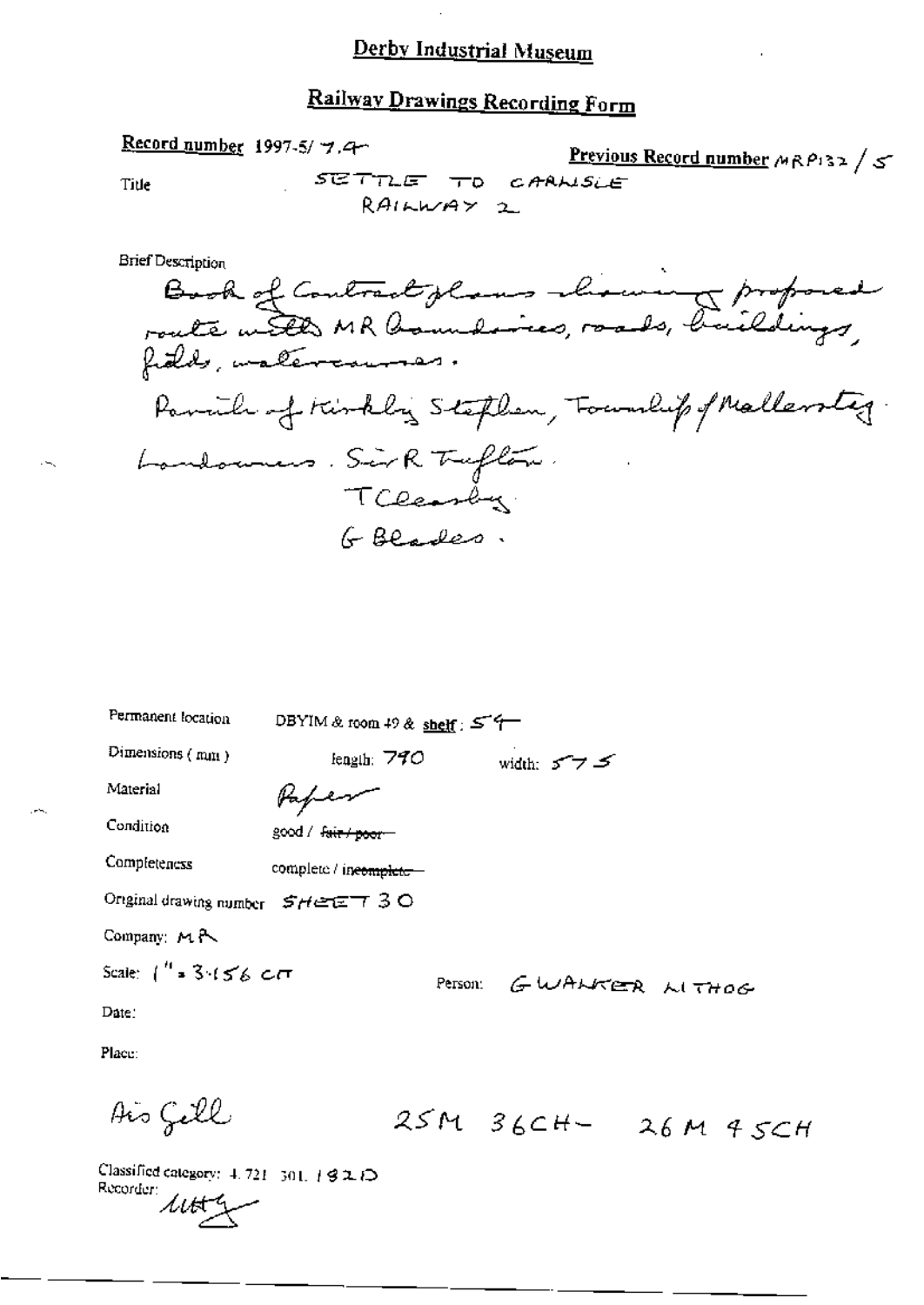# Railway Drawings Recording Form

Book of Contract plans mining proposed

Parish of Kirkley Stephen, Foundipo/Mallerstang

| Permanent location                      | DBYIM & room 49 & shelf: $54-$      |
|-----------------------------------------|-------------------------------------|
| Dimensions $(mm)$                       | width: $5 - 7 = 5$<br>length: $790$ |
| Макла                                   |                                     |
| Condition                               | good / fair / pom                   |
| Completeness                            | complete / incomplete-              |
| Original drawing number $S$ Hetz $T3$ ( |                                     |
| Company: MR                             |                                     |
| Scale: $1''$ = 3.156 $CT$               | GWALKER LITHOG<br>Person:           |
| Date:                                   |                                     |
| Place:                                  |                                     |
|                                         |                                     |

26M 45CH- 27M 55CH

Title

 $\sim$ 

**Brief Description** 

Record number 1997-5/7.5

SETTLE TO CARLISLE  $RAIWWAY$   $2$ 

Previous Record number MRP132/5

Classified category: 4, 721, 301, 192 D Recorder:  $44 + 4$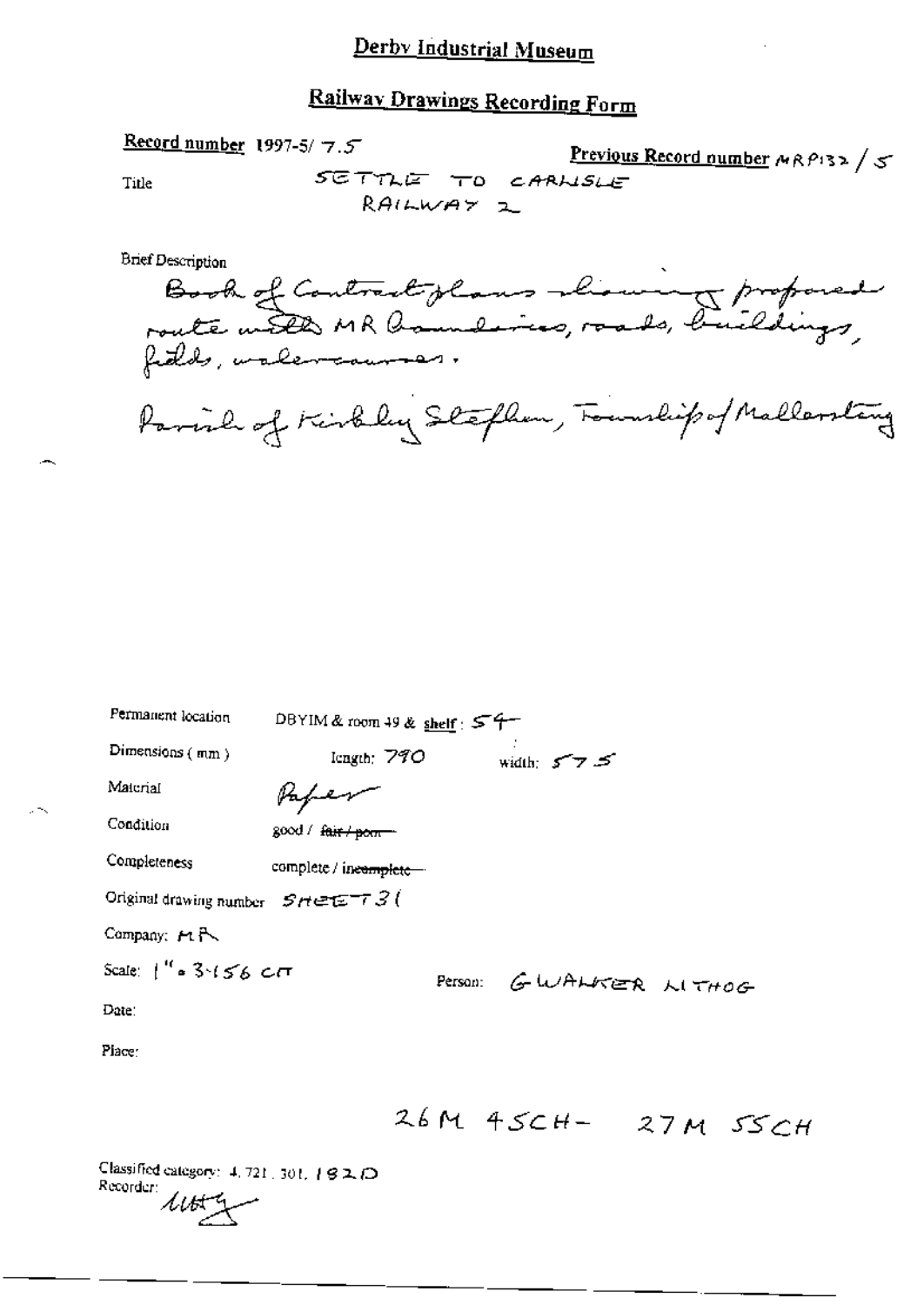## Railway Drawings Recording Form

Record number 1997-5/ $\pi$ .6 Previous Record number  $MRP$ 132 / 5 SETTLE TO CARLISLE Title RAILWAY 1 Book of Contract glans showing proposed **Brief Description** Family of Kirkley Stephen, Township of Mallentery Landonness Sirk Tufton.<br>M Thompson:<br>Mary Foureett: A Dent. R aission TClearby. J Gramshow. Permanent location DBYIM & room 49 & shelf  $54$ Dimensions (mm) length:  $770$ width:  $577.5$ Material Paper Condition good / fair / pour Completeness complete / incomplete-Original drawing number  $S H \in \mathbb{Z}$ <sup>-7</sup> 32 Company: MR Scale:  $1''$  = 3  $(56 \leq t$ Person: GWALKER LITHOG Date: Place: 27M SSCH- 28M 6SCH

Classified category: 4, 721, 301, 182.0 Recorder:  $\mu$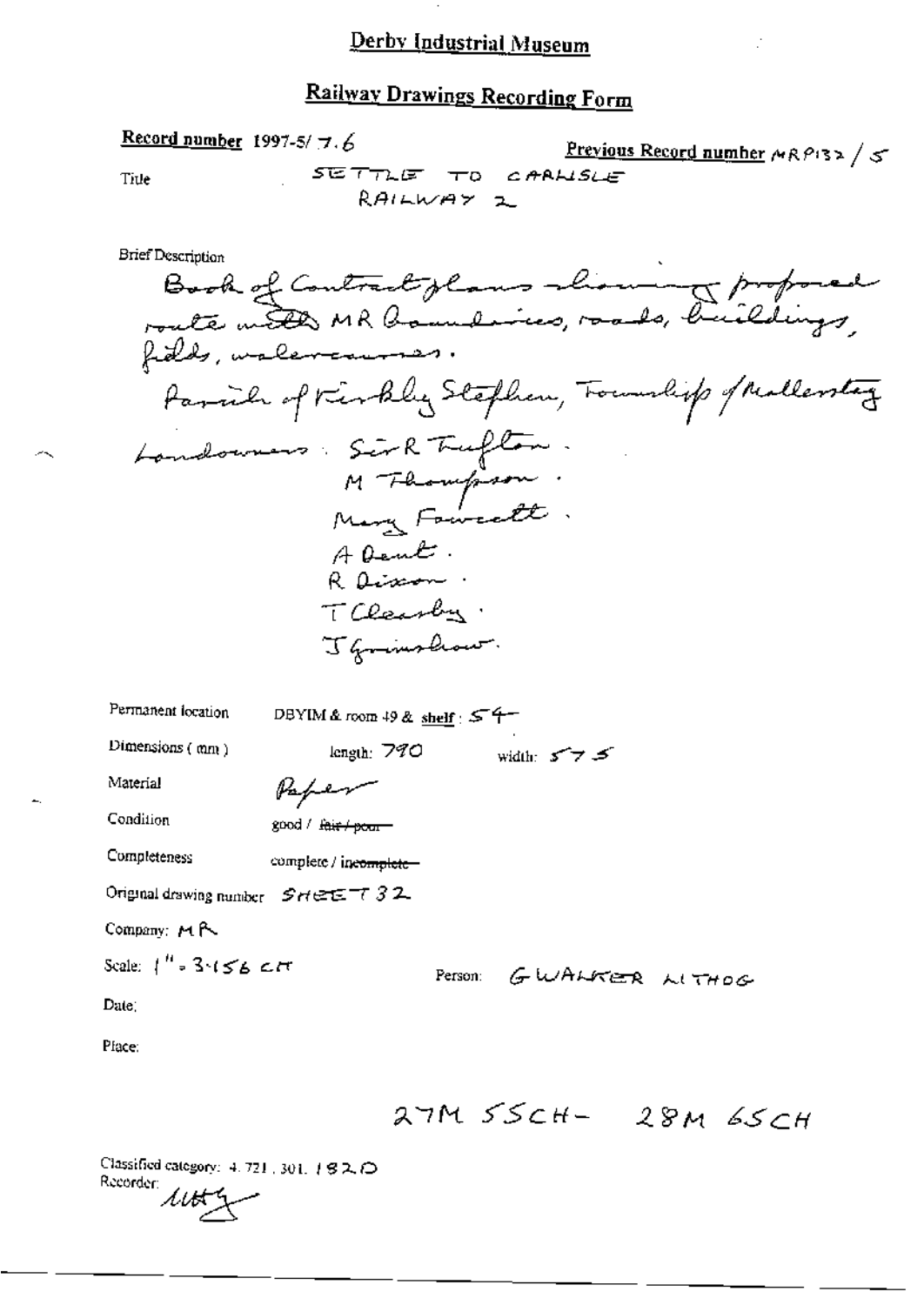Record number 1997-5/7.7 Previous Record number  $\wedge R$ P132 /  $\leq$ SETTLE TO CARLISLE Title  $RAIWWAY$  2 Book of Contract glass abouring proposed **Brief Description** Ramish of Kirkley Staplan, Foundity of Mallenting. Landowners. Sir R Trufton. J Grimslaw. Permanent location DBYIM & room 49 & shelf:  $54$ width:  $575$ Dimensions (mm) length:  $740$ 

Material

Paper

good / <del>fair / poor -</del>

Condition

Completeness complete / incomplete-

Original drawing number  $SHEET$  33

Company: MR

Scale:  $1'' = 3.156$  cm

PETSON: GWALKER LITHOG

Date:

Place:

Righelt Trunnel

28 M 65 CH- 29 M 75CH

Classified category: 4, 721, 301, 192 D Recorder:  $\mu$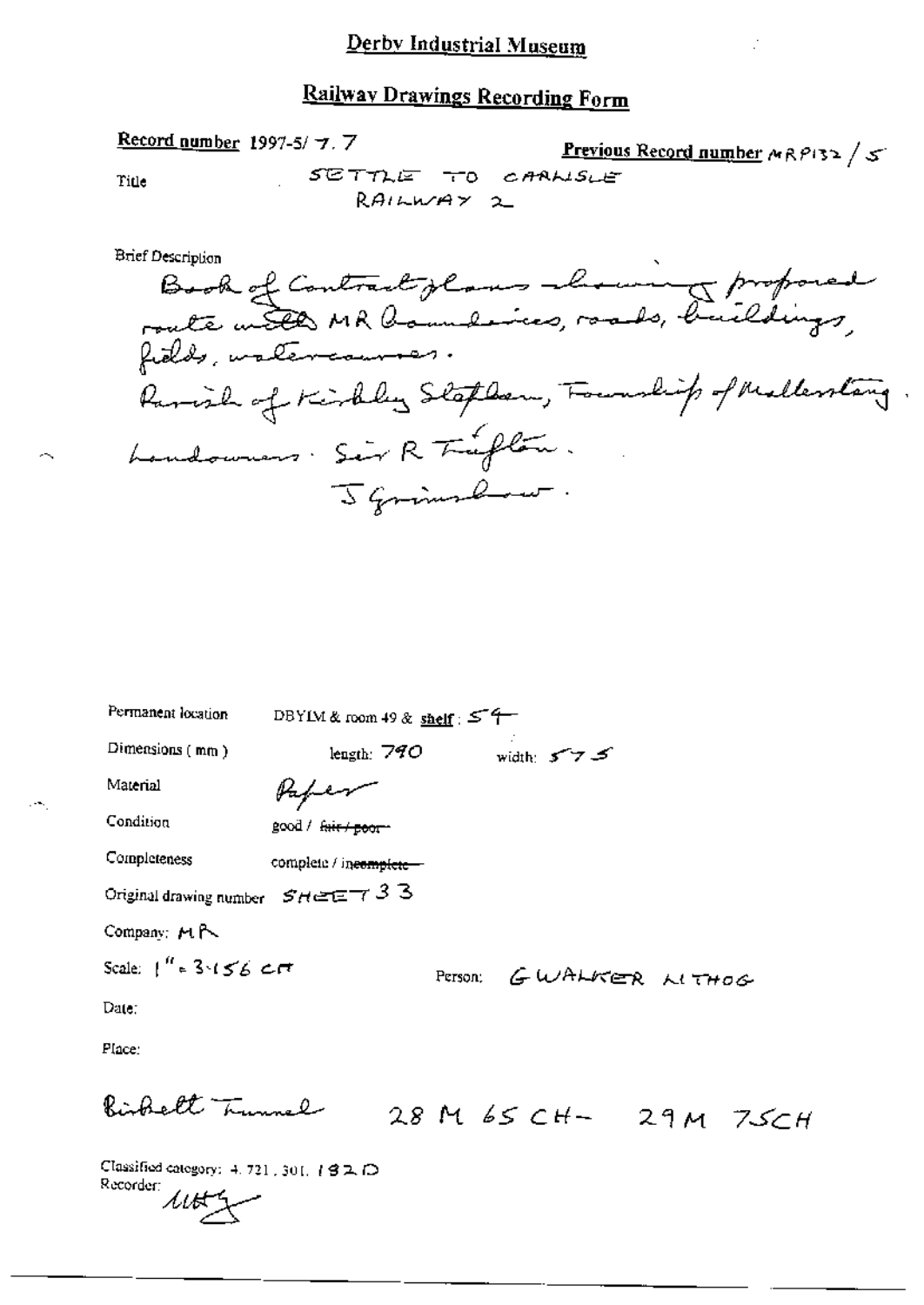# **Railway Drawings Recording Form**

Record number 1997-5/7.8 Previous Record number  $M \wedge P$  3> / 5 SETTLE TO CARNSLE Title RAILWAY 2 Brief Description Book of Contract glans his wing proposed fields, unlevermons. Parcial of Kirkley Stephen, Township of Wharton. Landouners. TFawcell. M Muchle, Agnes Thompson. Earl of Lourdale.<br>Maria Fliompson. JARburner J Innan. Permanent location DBYIM & room 49 & shelf:  $5.4$ Dimensions (mm) length: 790 width: 575 Material Paper Condition good / fair / poor Completeness complete / incomplete-Original drawing number SHEET 34 Company: MR Scale:  $1''$  = 3.4  $5$  6.6  $\sigma$   $\sigma$ Person: GWALKER LITHOG Date: Place:

29M 75CH- 3IM 4CH

Classified category:  $4.721, 301, 192.$   $\bigcirc$ Recorder:  $445 -$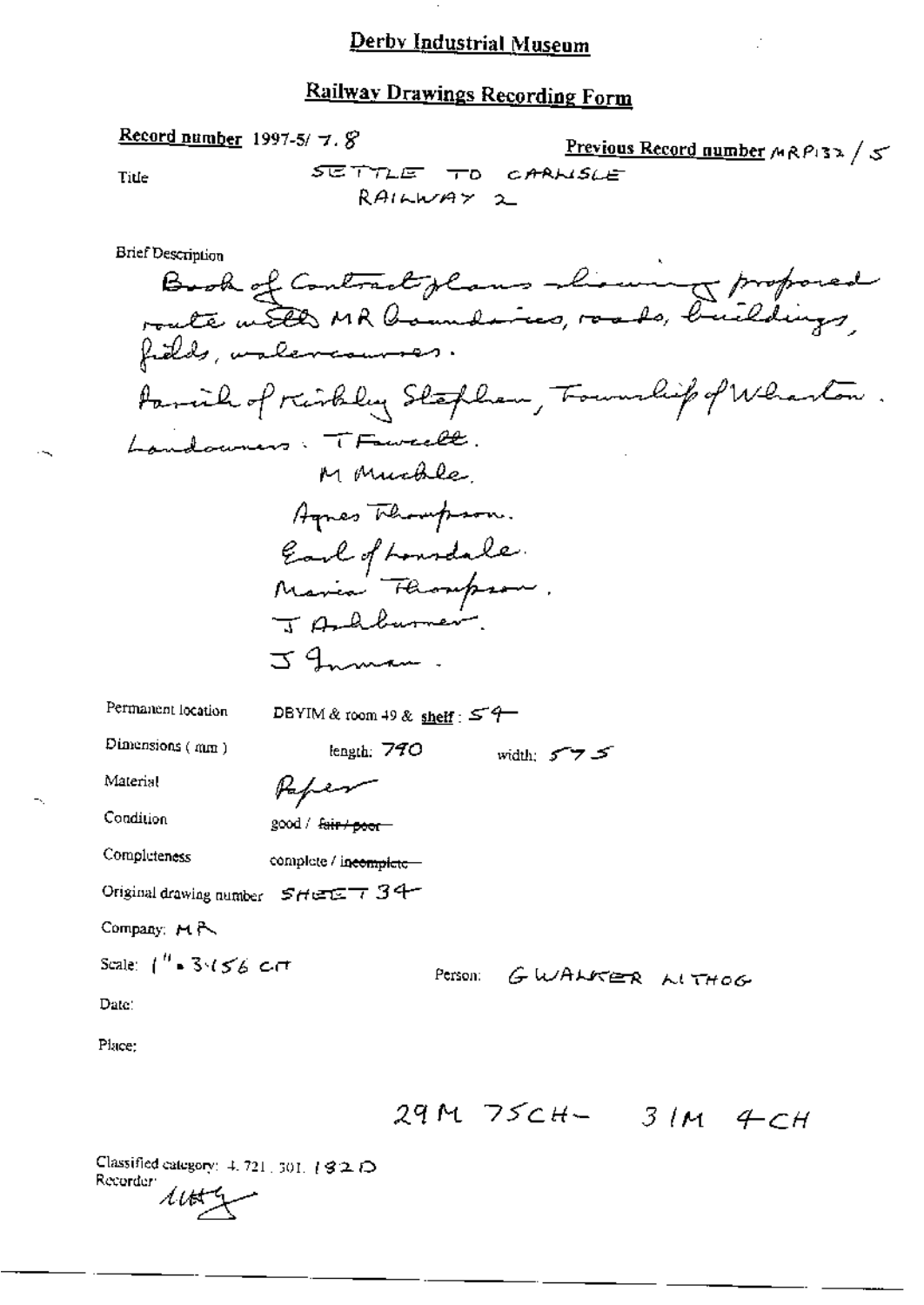## Railway Drawings Recording Form

Record number 1997-5/7.9 Previous Record number  $M \wedge P$ 132/5 SETTLE TO CARLISLE Title RAILWAY Z **Brief Description** Bisk of Contract glans showing proposed<br>route with MR boundaires, roads, buildings,<br>fields, walevernmes. Parish of Kirkley Stephen, Foundit Kirkley Stephen Landounces: Marie Flompson. Agnes Flompson H Whaley. TWilson. Earl of Lonsdale. Rev H Simpson. Permanent location DBYIM & room 49 & shelf;  $54-$ Dimensions (mm) length:  $790$  width:  $5755$ Material Paper Condition good / fair / poor-Completeness complete / incomplete-Original drawing number  $S H \in \mathbb{Z}$  7 3 5 Company: MR Scale:  $1''$  = 3.156  $Crt$ Person: GWALKER MTHOG Date: Place: Kirly Steflun

 $31M$  4cH-  $32M$  14cH

Classified category:  $4.721 - 301$ ,  $192$   $\bigcirc$ Recorder  $11113$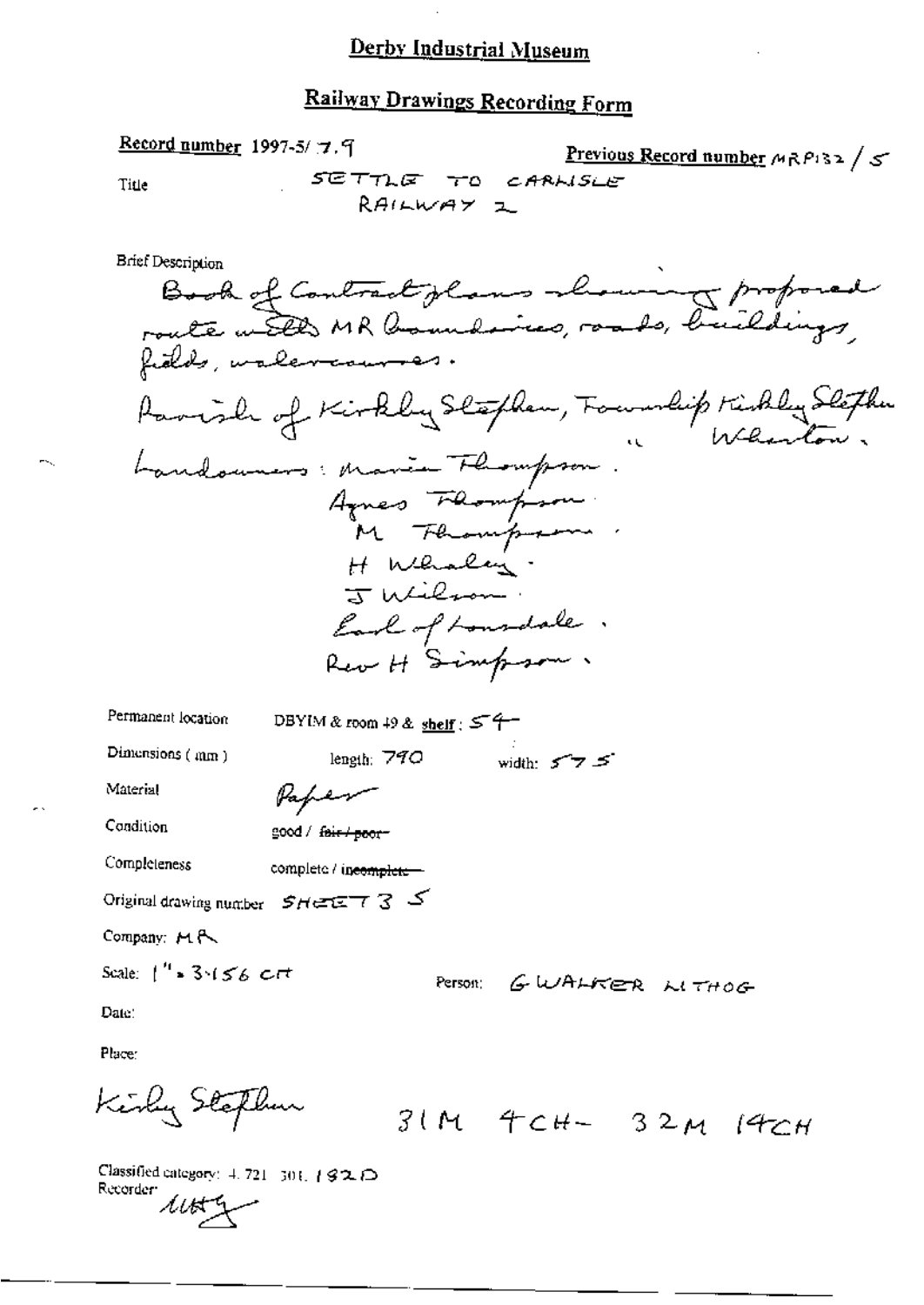# Railway Drawings Recording Form

| Record number 1997-5/ $\tau$ , 10<br>ک / Frevious Record number ۸۹۶۱۰۶ / ۳<br>SETTLE TO CARNSLE<br>Tide<br>RAILWAY 2                                                                        |
|---------------------------------------------------------------------------------------------------------------------------------------------------------------------------------------------|
| <b>Brief Description</b><br>Book of Contract plans showing proposed<br>route with MR houndaries, roads, buildings,<br>fields, unlevenmen.<br>Parish of teirkby Stephen, Township of Waitly. |
| Landouning; THarter,<br>J Thampson.<br>R Faylor.<br>Wirakefield.<br>M Thempson.<br>T Found the.                                                                                             |
| Trackers of Wartley & Sucred ale Grammar Schools.<br>Permanent location<br>DBYIM & room 49 & shelf $557$                                                                                    |
| Dimensions $(mu)$<br>length. 790<br>width: 5 アラ                                                                                                                                             |
| Material<br>Vaper                                                                                                                                                                           |
| Condition<br>good / fair / poor                                                                                                                                                             |
| Completeness<br>complete / ineamplete-                                                                                                                                                      |
| Original drawing number $SHE^{\pm}T36$                                                                                                                                                      |
| Company: MR                                                                                                                                                                                 |
| Scale: $1''$ = 3.156 $\epsilon$ $\pi$<br>Person: GWALKER LITHOG                                                                                                                             |
| Date:                                                                                                                                                                                       |
| Place:                                                                                                                                                                                      |
| $14CH -$<br>3 2 M<br>$33M$ $23CH$                                                                                                                                                           |

Classifica<br>Recorder  $\mathcal{U}\rightarrow$ Classified category:  $4.721$ ,  $301$ ,  $192$ ,  $\bigcirc$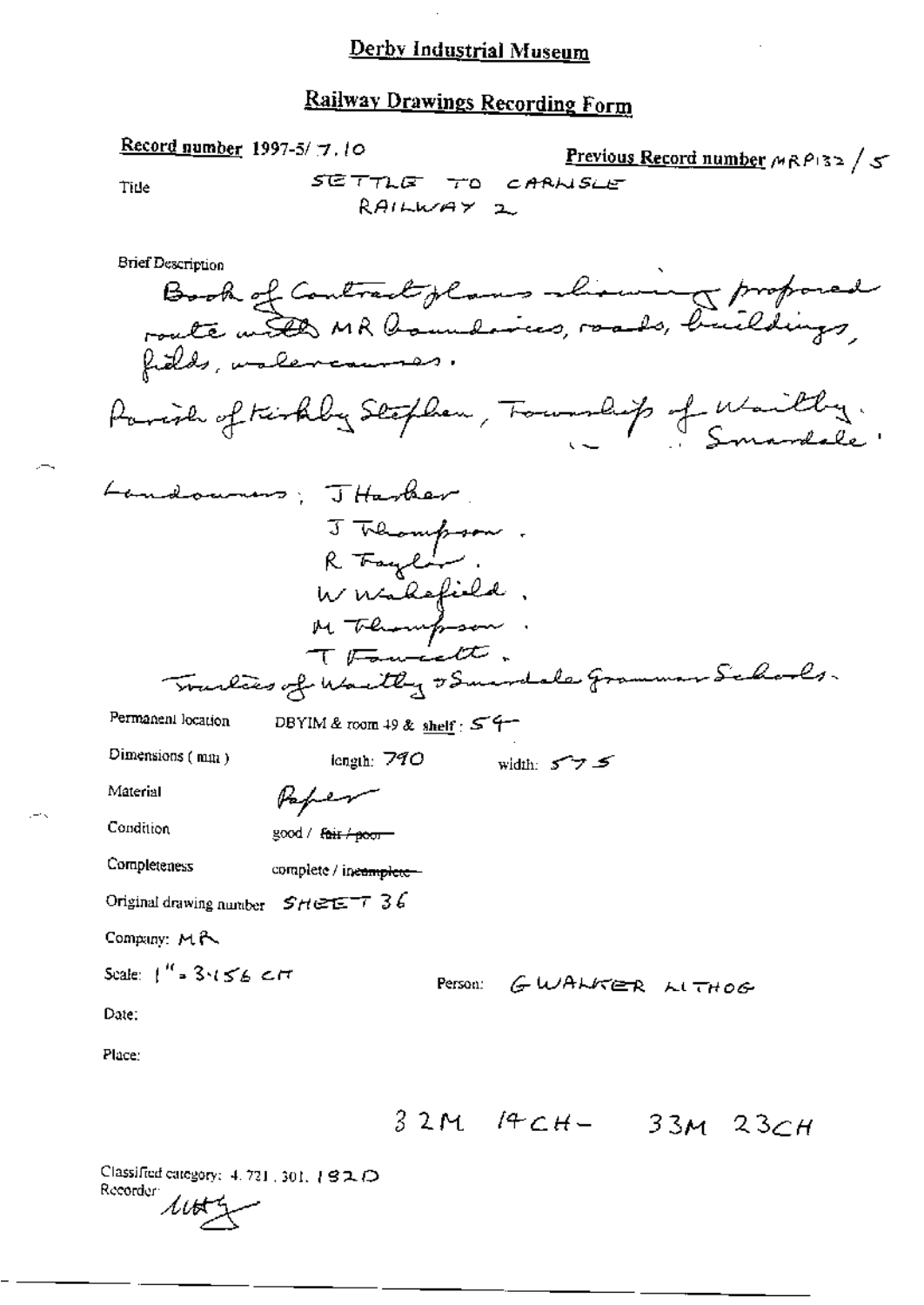# Railway Drawings Recording Form

Record number 1997-5/ $\pm$ . I Previous Record number  $MRP$ 132 / 5 SETTLE TO CARNSLE Title RAILWAY 2 **Brief Description** Book of Contract glans almin & proposed Parish of Kirkley Stephen, Tounship of Smardale.<br>Coorder Garrett, Landowners; M Thompson: Wurdefield.<br>Mary Nicholson.<br>W Richardson. NER Coronte Anolington-Telay arouses at 3300 71 ct. Permanent location DBYIM & room  $+9$  & shelf:  $57$ Dimensions (num) length:  $790$ width:  $577.5$ Material Paper Condition good / fair + poor-Completeness complete / incomplete-Original drawing number  $S H \in \mathbb{Z}$   $7$ Company: MR Scale:  $1''$  = 3  $(56$  cH Person: G-WALKER LITHOG-Date: Place:

33M 23CH- 34 M 33CH

Classified category: 4, 721, 301, 182D Recorder  $4453$ 

Gorly Gamett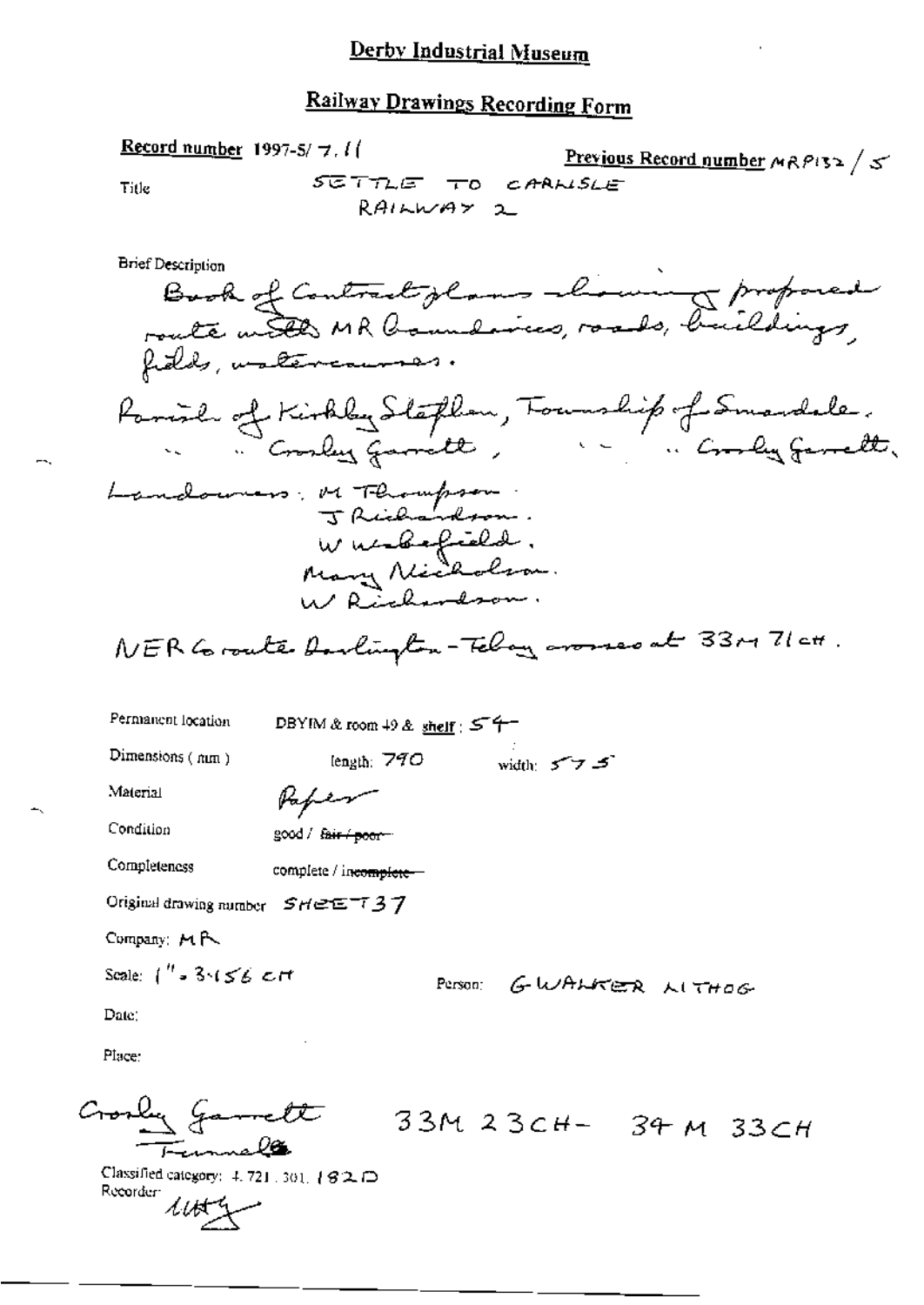## **Railway Drawings Recording Form**

Record number 1997-5/ $\tau$ .  $\tau$ Previous Record number MRP132 / 5 SETTLE TO CARLISLE Title RAILWAY 2 Brief Description Book of Contract glans chowing proposed fields, untercourses. Parcial of Crarley Garrett, Foundipof Crarly Garrett. Parish of Crosley Sameth, Township of Crosley Gomett. GSemell. EJohnson.<br>GSemell. Franson. Landowners: WStowell. J Richardson TBell. JAlderson. W Richardson, J Rowlinson Elijabeth Acidendron. J Robinson Permanent location DBYIM & room 49 & shelf:  $577$ Dimensions  $($  nm  $)$ width:  $5 - 7$   $\leq$ length: 790 Material Paper Condition good / fair + poor Completeness complete / incomplete-Original drawing number  $S$ HEET  $38$ Company: MR Scale:  $1'' - 3.656$  cm Person: GWALKER LITHOG Date:

Place:

Crasby Gamett

34M 33CH- 35M 43CH

Classified category: 4, 721, 301, 1920 Recorder:  $44.4$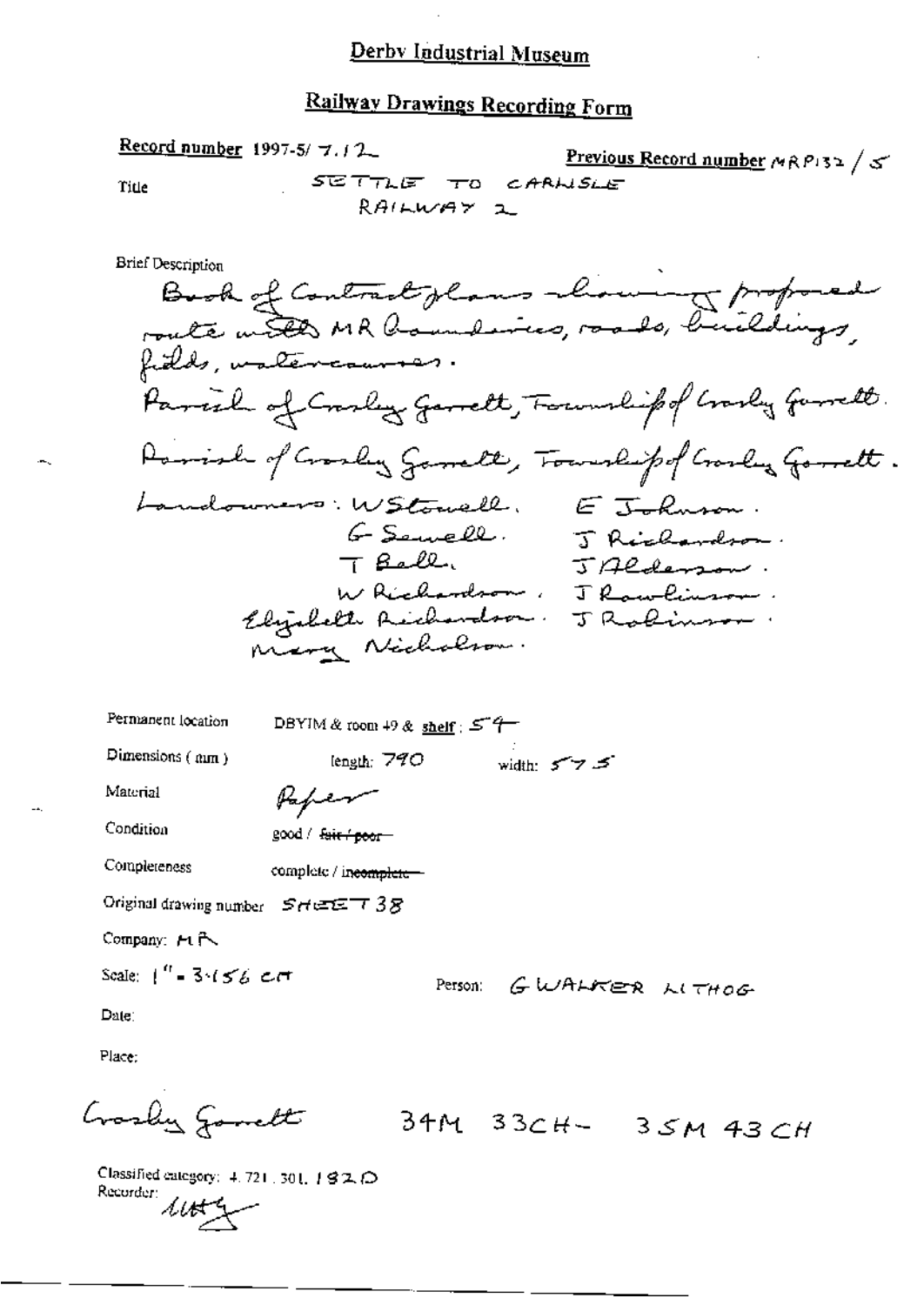# **Railway Drawings Recording Form**

Record number 1997-5/ 7.13 Previous Record number MRPI32/5 SETTLE TO CARLISLE Title  $RAIWWAY$  2 **Brief Description** Book of Contract glans showing proposed<br>route with MR boundaries, roads, buildings,<br>fields, waltercourses. Parishof Crosby Garrett / Foundipf Crosby Garrett.<br>En Kirkby Slathen / Louly Souley. Landounces: Sarah Greenwood, Mary Neichalson. Rear S Hutchinson G Sewell. M Bourfield. Fralella & Stongstaff. Permanent location DBYIM & room 49 & shelf:  $54$ Dimensions (mm) length: 790 width:  $5 - 7$   $5$ Material Paper Condition good / fair + poor Completeness complete / incomplete Original drawing number  $SHETT39$ Company: MR Scale:  $1''$  = 3.156 cm Person: GWALKER LITHOG Date, Place:

35 M 43CH- 36 M 53 CH

Classified category:  $4.721 \cdot 30$  (,  $\sqrt{92.12}$ Recorder:  $\Lambda t$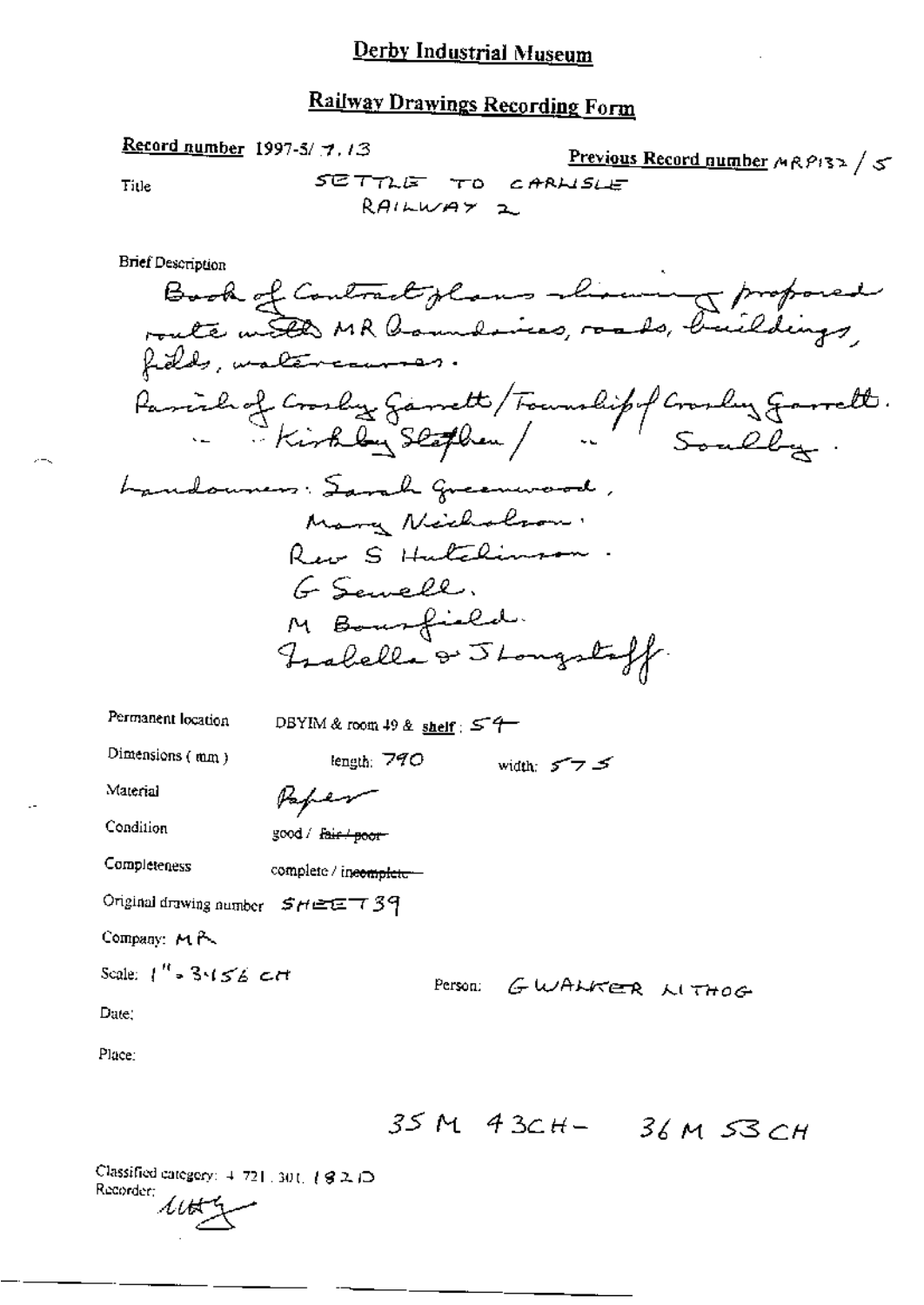Record number 1997-5/7.14 Previous Record number  $M \wedge P$ 132 / 5 SETTLE TO CARNSLE Title  $RAI workY$  2 **Brief Description** Book of Contract glass chowing proposed fields, untercourses. Parish of Kirkley Stephen-Foundit of Soultry.<br>Aber - Aber 41by Contesford.<br>Domseite - Great Ormside.<br>Crosley Gorrett - Little Musqrove.<br>Warrerp - Bleatam. andowners: Raison. J Walefield DBYIM & room 49 & shelf:  $54$ Permanent location Dimensions (mm) length:  $790$ width:  $5 - 7$ Paper Material Condition good / fair / poor-Completeness complete / incomplete-Original drawing number SHEET 40 Company: HR Scale:  $\int_0^h -3\sqrt{56}$  cm Person: GWALKER LITHOG Date: Place: Frischung Ballast Rit 36M 53CH- 37M 63CH

Classified category: 4, 721, 301, 1 3 2, 12 Recorder:  $445$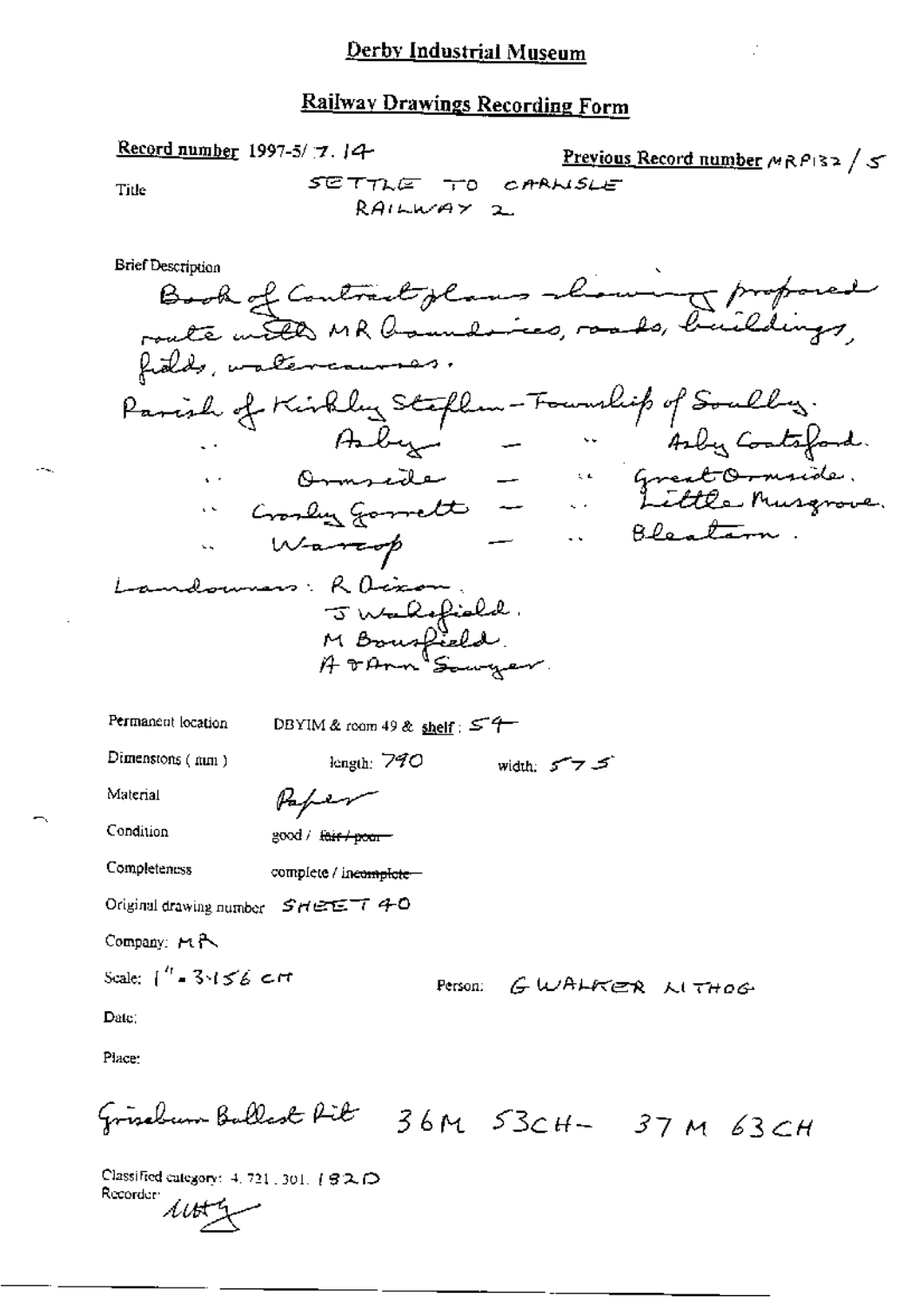# **Railway Drawings Recording Form**

Previous Record number  $MRT/52$ 

SETTLE TO CARNSLE Title RAILWAY 2 **Brief Description** Book of Contract glass showing proposed Parish of Ormside - Foundip fgreat Ormside.<br>"Warresp" - "Bleatarn" Londonners :- Winsbefield. Permanent location DBYIM & room 49 & shelf:  $54$ length: 790 width:  $575$ Dimensions (mm) Material Paper Condition good / fair + poor-Completeness complete / incomplete-

Original drawing number  $SHEET4$  (

Record number 1997-5/ $7.15$ 

Company: MR

Scale:  $\int_{0}^{t_1}$  = 3  $\sqrt{56}$  c/t

Person: GWALKER LITHOG-

Date:

Place:

Helm Funnel

 $37M$   $63CH - 38M$   $72CH$ 

Classified category: 4, 721, 301, 182, D Rucordor: 11th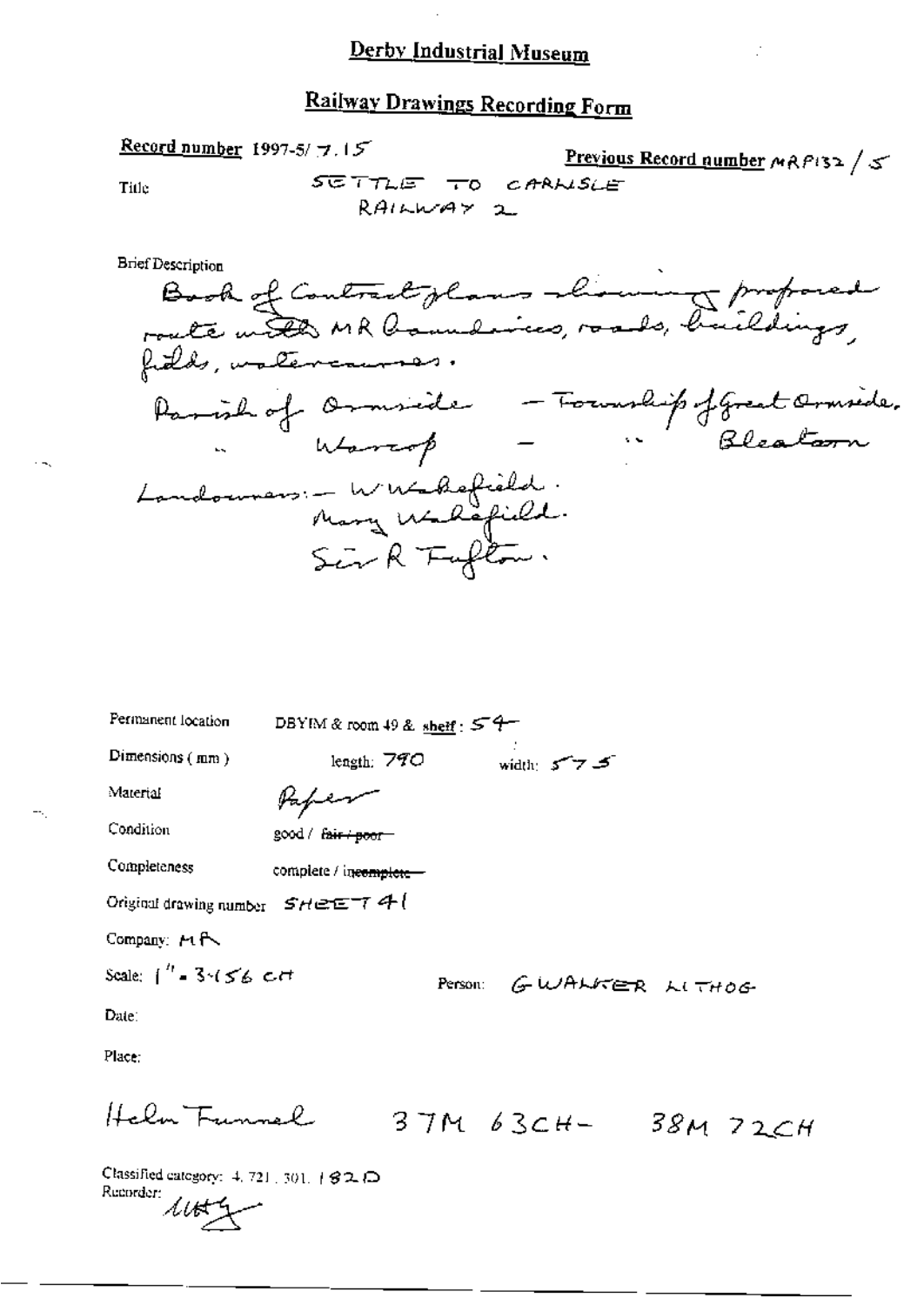Record number 1997-5/7.16 Previous Record number  $\wedge R$   $\wedge$  3>  $\swarrow$ SETTLE TO CARLISLE Title RAILWAY 2 **Brief Description** Book of Contract glans showing proposed Parish of Ormside - Township of Great Ormside. Landowners. Sir RT-efter. J Heelies. Julilan, W Sisson. Permanent location DBYIM & toom 49 & shelf:  $57$ 

| Dimensions $(mn)$                                      | length: $740$          |         | width: メフェ     |  |  |
|--------------------------------------------------------|------------------------|---------|----------------|--|--|
| Material                                               | Vaper                  |         |                |  |  |
| Condition                                              | good / fair / poor-    |         |                |  |  |
| Completeness                                           | complete / incomplete- |         |                |  |  |
| Original drawing number $S H \in \mathbb{C}$ $\top$ 42 |                        |         |                |  |  |
| Company: MR                                            |                        |         |                |  |  |
| Scale: $\int_{0}^{H}$ = 3-155 cm                       |                        | Person: | GWALKER LITHOG |  |  |
| Date:                                                  |                        |         |                |  |  |
| Place:                                                 |                        |         |                |  |  |
|                                                        | ٠                      |         |                |  |  |

 $38M$   $72CH-$  40M 3 CH

Classified category: 4.721, 301, 182D Recorder:  $4165$ 

 $\ddotsc$ 

 $\overline{\phantom{a}}$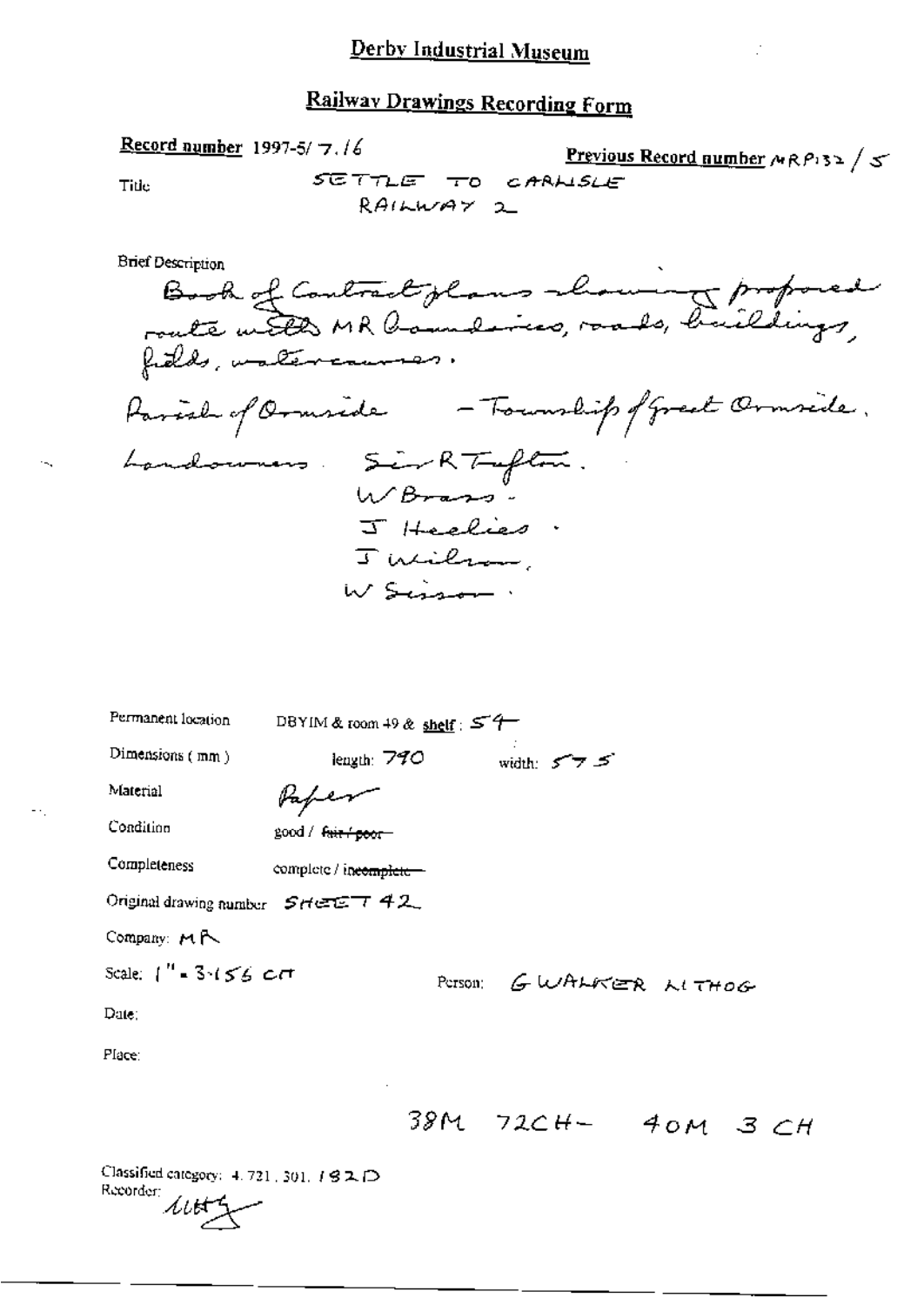### **Railway Drawings Recording Form**

SETTLE TO CARNSLE

RAILWAY 2

Previous Record number  $MRP$ 132 / 5

**Brief Description** Book of Contract glass showing proposed Parishof Ormside - Fourthipof great Ormside.<br>1. St Michael. - Counselipof great Ormside.<br>Appleby or Bongota Landowners: Sir R Fufter: J Wilson W Brass. W Singer Permanent location DBYIM & room 49 & shelf:  $57$ Dimensions (mm) length:  $790$ width:  $575$ Material Paper Condition good / Fair / poor-Completeness complete / incomplete-Original drawing number  $S_H \cong \Xi^+ \in \mathcal{A}$ Company: H A Scale:  $1''$  = 3.456 cm

Person: GWALKER LITHOG

Date:

Place:

armyrde Station

Record number 1997-5/ 7.17

Tile

40M  $3CH-41M$  13CH

Classified category: 4, 721, 301, 192D Recorder:  $445 -$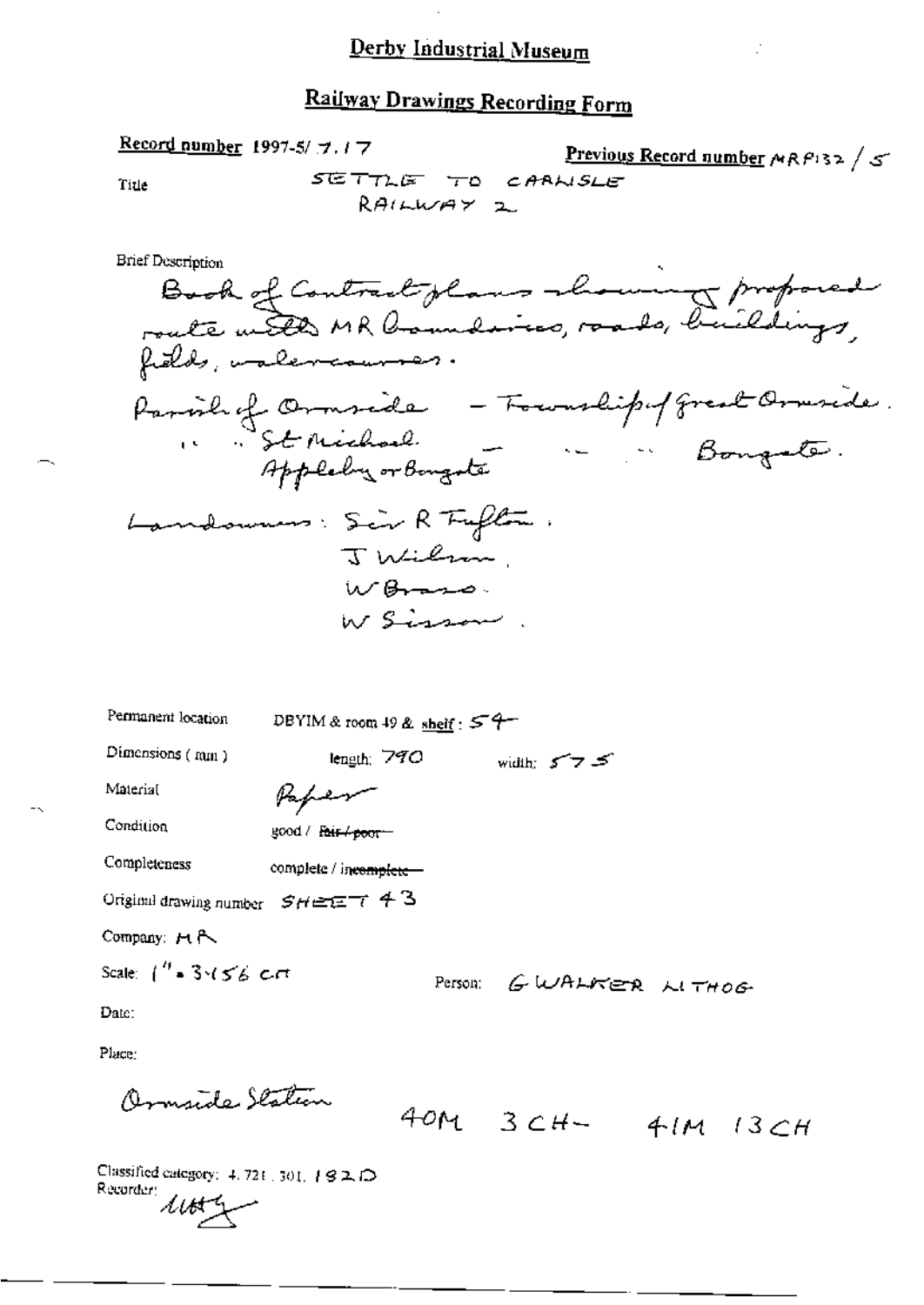# **Railway Drawings Recording Form**

Previous Record number MRP132 / 5

SETTLE TO CARNSLE Title  $RAIWWAY$  2 **Brief Description** Book of Contract plans also in proposed<br>route with MR boundaries, roads, buildings, family of St Michael Appleby or Bongate / Township of Landournes Ser R Tufton. M Ellisond.<br>T Bellos: Ann Hill.<br>G Tlompson. R Hell.<br>H Tlompson: T Rudd.<br>J Richards: T Rudd.<br>T Heelis. Hartley.  $J$  Represents Permanent location DBYIM & room 49 & shelf:  $54-$ Dimensions (mm) length:  $740$ width:  $5 - 7$   $5$ Material Paper Condition good / fair / poor-Completeness complete / incomplete-Original drawing number  $SHEET$  44 Company: MA Scale:  $1''$  = 3  $1 \leq k$  or Person: GWALKER LITHOG Date: Place:

Applaby South Jon

Record number 1997-5/7.18

 $41M$   $(3CH - 42M)$   $23CH$ 

Classified category: 4, 721, 301, 182D Recorder:  $1002$